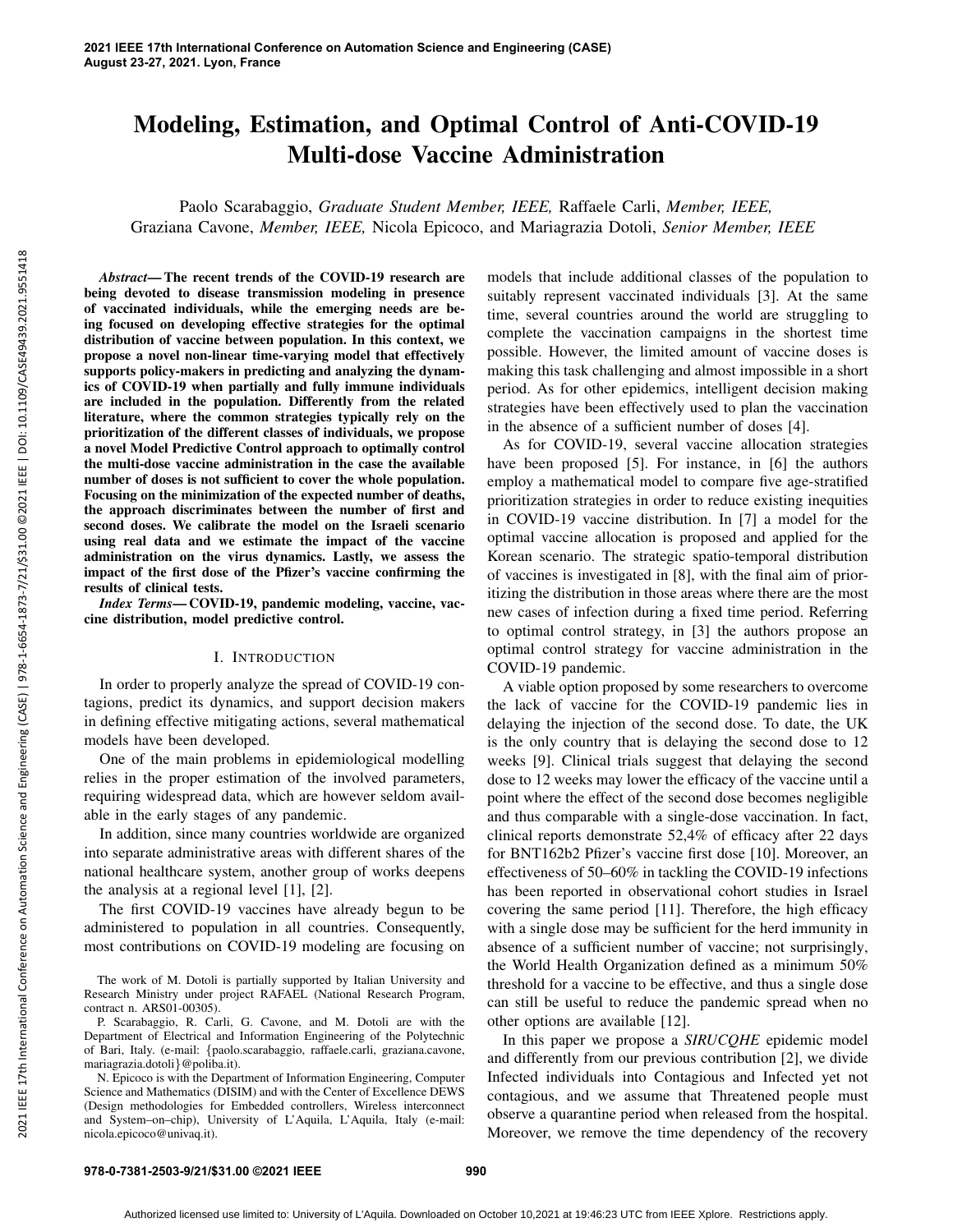rate and we substitute the time dependency of the death rate with a function dependent on the number of Threatened people.

We deem it essential to remark that, while other literature contributions dynamically identify the model parameters by dividing the fitting period, in our work time-varying functions are presented to model the time-varying parameters. Furthermore, since the infection rate depends on people's mobility, differently from the related literature, in the fitting phase we make use of the Google mobility reports [13] to identify and predict the evolution of the infection rate.

In addition, with respect to our previous contribution [2] where the control actions are focused on enforcing restrictions on people mobility, in this work we also include in the model vaccinations and an additional class to represent partially immune individuals. Moreover, we apply the aforementioned model in conjunction with a Model Predictive Control (MPC) approach aiming at optimally planning the vaccine distribution minimizing the number of fatalities. Differently from the related literature, where the control actions aim at optimally distributing the vaccine among individuals, in the proposed approach, we assume that, in absence of a sufficient number of vaccines, decision makers can decide to employ a single vaccine dose.

To date, Israel has administered the most COVID-19 vaccine doses per capita in the world. Therefore, we apply the proposed approach to the Israeli scenario firstly estimating the effectiveness of a single vaccine dose to tackle the COVID-19 among a population and secondly showing the reliability of the proposed control model in selecting the best strategy while minimizing the numbers of fatalities.

The rest of this work is structured as follows. Section II presents the *SIRUCQTHE* model. Section III proposes the MPC framework, describing the corresponding control variables, objectives, and constraints, and formulating the comprehensive optimal allocation problem. Section IV reports the numerical outcomes achieved by the simulations based on the real data of the Israeli scenario. Finally, Section V concludes the paper highlighting possible future developments.

## II. COVID-19 DYNAMICS WITH MULTI-DOSE **VACCINATION**

In this paper, a novel time-varying discrete-time epidemiological model for the COVID-19 spread in presence of partially and fully vaccinated individuals is proposed, named *SIRUCQHE*, which classifies individuals into eight compartments:

- *Susceptible*;
- *Infected* (infected by someone and not yet contagious);
- *Removed* (fully vaccinated or completely recovered);
- *Unsusceptible* (vaccinated and partially immune);
- *Contagious* (infected and undetected, contagious);
- *Quarantined* (infected and detected)
- *Hospitalized* (hospitalized);
- *Extinct* (detected and dead).

The *SIRUCQHE* model is thus composed of eight timevarying difference equations, which represent the dynamics



Fig. 1. Scheme of the *SIRUCQHE* model.

of individuals' flows between the various compartments. We consider as state variables of the model the fraction of the overall population related to the various compartments. Denoting by a capital Latin letter each state variable, and denoting the time step as  $k$ , the model can be written as follows:

$$
S(k+1) = S(k) - \beta(k)\frac{C(k)S(k)}{N} - v_1(k - \tau_1)
$$
\n(1)

$$
I(k+1) = I(k) + \beta(k)\frac{C(k)S(k)}{N} + \alpha\beta(k)\frac{C(k)U(k)}{N} - \rho I(k)
$$
 (2)

$$
R(k+1) = R(k) + \gamma C(k) + \delta Q(k) + v_2(k - \tau_2)
$$
\n(3)

$$
U(k+1) = U(k) - \alpha\beta(k)\frac{C(k)U(k)}{N} + v_1(k-\tau_1) - v_2(k-\tau_2)
$$
 (4)

$$
C(k+1) = C(k) + \rho I(k) - (\gamma + \theta(k) + \lambda)C(k)
$$
\n
$$
O(k+1) - O(k) + \theta(k)C(k) + \pi H(k) - (\delta + \mu)O(k)
$$
\n(6)

$$
Q(k+1) = Q(k) + \theta(k)C(k) + \pi H(k) - (\theta + \mu)Q(k)
$$
(6)  

$$
H(k+1) - H(k) + \pi Q(k) + \lambda C(k) - (\pi + \epsilon(k))H(k)
$$
(7)

$$
H(k+1) = H(k) + \mu Q(k) + \lambda C(k) - (\pi + \varepsilon(k))H(k)
$$
  
(7)  

$$
E(k+1) = E(k) + \varepsilon(k)H(k)
$$
 (8)

where N represents the whole population.

The eight classes are connected by directed arcs whose weights correspond to the parameters that put in relation the corresponding classes. The overall interconnections between the above compartments are shown in Fig.1.

In particular,  $\beta(k) \in \mathbb{R}_+$  is the time-varying infection rate, whose value depends on the population behavior and the adopted social distancing measures. The parameter  $\alpha \in$  $[0 - 1]$  describes how effective a single dose of the vaccine is, e.g. when  $\alpha = 0$  only the first injection is fully effective to prevent an infection. Moreover,  $v_1(k) \in \mathbb{Z}_+$  and  $v_2(k) \in \mathbb{Z}_+$  represent the number of first and second vaccine doses made at time k, respectively. Parameters  $\tau_1 \in \mathbb{Z}_+$ and  $\tau_2 \in \mathbb{Z}_+$  define the average time required to develop an immune response after the first and the second dose. Parameter  $\theta(k) \in \mathbb{R}_+$  is the time-varying detection rate that describes the rate of Contagious people that are recognized and Quarantined; this must be modeled as a time-varying parameter since it largely depends on the epidemiological situation. As will be demonstrated in Section IV, parameter  $\beta(k)$  can be correlated with people's mobility through the use of the Google Mobility Reports [13] and parameter  $\theta(k)$ with the ratio between new daily discovered cases and daily swabs. Parameter  $\rho \in \mathbb{R}_+$  is the so-called incubation rate. Parameters  $\gamma \in \mathbb{R}_+$  and  $\delta \in \mathbb{R}_+$  are the so-called healing rates. However, the first describes the rate of healing of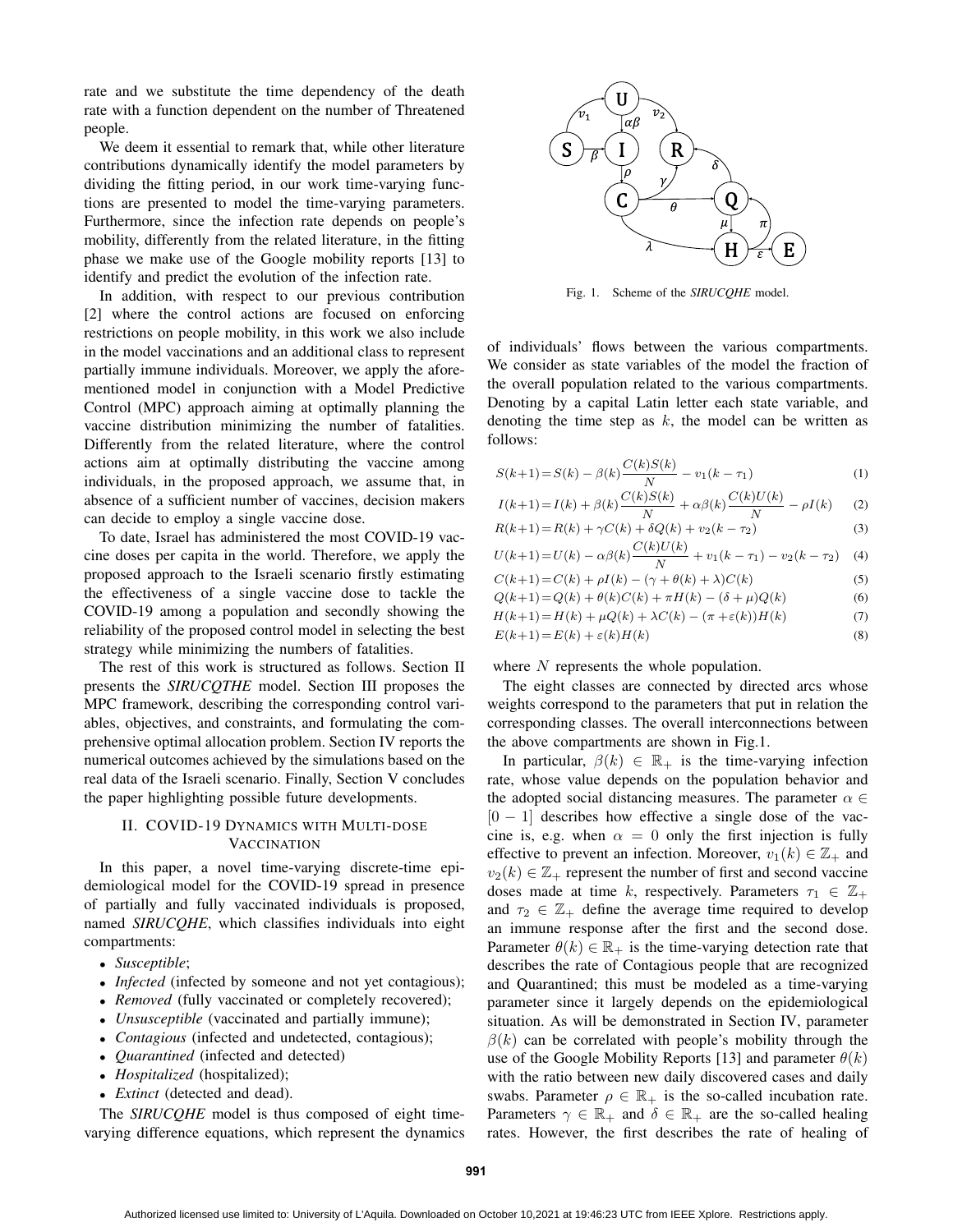Contagious and unrecognized people (thus, not requiring hospitalization) that are no longer infectious. In contrast, the second is the healing rate of Quarantined people who can leave this class when they are no longer infectious or legally obliged to stay at home. Parameters  $\lambda \in \mathbb{R}_+$  and  $\mu \in \mathbb{R}_+$  are the hospitalization rates:  $\lambda$  is the rate of people recognized and immediately hospitalized when a severe symptomatic condition occurs, while  $\mu$  is the rate of Quarantined people that need for hospitalization. Parameter  $\pi \in \mathbb{R}_+$  is the healing rate of Threatened people. Note that we assume that, after being released from the hospital, people must observe a quarantine period. Lastly,  $\varepsilon(k) \in \mathbb{R}_+$  is the time-varying death rate that depends on the number of Threatened people. This relation is discussed in Section IV.

Note that, based on the current level of knowledge, we reasonably assume that the probability of becoming susceptible after being healed is negligible since the relative dynamics is much slower than the main time constant of the model [14].

The proposed model ensures a good accuracy, in representing the dynamics of the disease, also allowing to represent all the facets of the pandemic diffusion. Its simplicity helps identifying the characteristic parameters starting from the available data. In fact, various papers aiming at representing the dynamics of the COVID-19 pandemic present compartmental models, but generally lack an accurate identification of the model parameters. Therefore, with respect to the related literature in the *SIRUCQHE* model we compress or eliminate some classes, and we disregard some connections between compartments. Despite these simplifying assumptions, as shown in Section IV, the presented model is effective in the identification phase by only requiring a minimal set of epidemiological data.

#### III. OPTIMAL VACCINE MULTI-DOSE ADMINISTRATION

In this section we describe the proposed approach to optimally plan the multi-dose vaccine administration in order to reach the mass coverage and thus heard immunity; however, we assume that the approach takes into account the limited availability of vaccine.

We employ a receding horizon scheme and we assume that the prediction and control horizon have the same length. Specifically, at the generic sampling step  $h \in \mathbb{Z}_+$  the horizon - defined as  $\mathcal{K}(h) = \{h, \ldots, h + K - 1\}$  - contains K equally spaced time slots with length  $\Delta_k$ .

Moreover, for each time step  $h$  we define a vector of control variables  $\mathbf{u}(h) := (\mathbf{u}_1(h)^\top, \mathbf{u}_2(h)^\top)^\top \in \mathbb{Z}_+^{2K}$  where  $\mathbf{u}_1(k) := (u_1(h), ..., u_1(h+K-1))^{\top} \in \mathbb{Z}_+^K$  and  $\mathbf{u}_2(k) :=$  $(u_2(h),...,u_2(h+K-1))^{\top} \in \mathbb{Z}_+^K$  collect the quantities of first and second doses that are planned to be administered over the given control horizon, respectively.

In order to avoid too frequent and impractical changes in the strategies, the control actions are kept constant over a given period equal to  $\Delta_l = \omega \Delta_k$  (i.e., for  $\omega$  time slots). For instance, if  $\Delta_k$  corresponds to one day, it could be meaningful to set the periodicity of the control actions equal to one week (i.e.,  $\omega = 7$ ). Assuming that  $K = L \omega$ , with  $L \in$ 

N, the following additional constraints are then introduced to keep the control actions constant in each period l:

$$
u_1(\omega l + 1) = u_1(\omega l + 2) = \dots = u_1(\omega l + \omega), \forall l = 0, ..., L - 1 \quad (9)
$$

$$
u_2(\omega l + 1) = u_2(\omega l + 2) = \dots = u_2(\omega l + \omega), \forall l = 0, ..., L - 1.
$$
 (10)

Furthermore, as we aim at planning the vaccine distribution in the case the number of doses are scarce, we include an additional constraint on the total number of available doses. Since in most countries the vaccine doses are not distributed on a daily basis, we assume this constraint must be fulfilled over the given period equal to  $\Delta_l$ . As a consequence, let us define the aforementioned constraint as:

$$
\sum_{i=1}^{\omega} u_1(\omega l + i) + u_2(\omega l + i) \le \overline{v}(l+1), \forall l = 0, ..., L-1 \tag{11}
$$

where vector  $\overline{v}(l + 1)$  is the maximum number of vaccine doses for the period l.

As the number of people in a compartmental model cannot be negative, we include the following constraints that should be respected while planning the vaccine administration:

$$
v_1(k) \le S(k), \quad v_2(k) \le U(k). \tag{12}
$$

Lastly, we assume that the number of second doses cannot be chosen independently from the previously made first doses. In fact, clinical tests reported a maximum efficacy for the second dose only if this is administered no later than a given maximum time period from the administration of the first dose. Therefore, here we assume that the second dose can be made only between a characteristic time window after the first injection. Moreover, we assume that if a person does not receive the second injection in this time period then it will not receive it anymore. The resulting constraint can be written as:

$$
v_2(k) \le \sum_{\tau_1 = \tau_1^{\min}}^{\tau_1^{\max}} v_1(k - \tau_1) - \cdots
$$
  
 
$$
\cdots - \min \left\{ 0, v_2(k - 1) - \sum_{\tau_1 = \tau_1^{\min} + 2}^{\tau_1^{\max} + 1} v_1(k - \tau_1) \right\} (13)
$$

where  $\tau_1^{\text{min}}$  is the minimum time that must elapse between the first and the second dose (e.g, for the BNT162b2 Pfizer's vaccine this is 21 days) and  $\tau_1^{\text{max}}$  is the maximum delay that can be accepted for the second injection.

Having defined the constraints that the vaccine distribution must follow, let us remark that the proposed MPC approach aims at optimizing the distribution of the vaccine doses while minimizing the number of deaths. Therefore, on the basis of the above defined control variables and related constraint set and the corresponding state model, the optimal control problem is defined as follows:

minimize 
$$
J(\mathbf{u}(h)) = E(h + K - 1) - E(h)
$$
  
subject to *SIRUCQHE* model (1)-(8),  $\forall k \in \mathcal{K}(h)$  (14)  
constraints (9)-(13),  $\forall k \in \mathcal{K}(h)$ .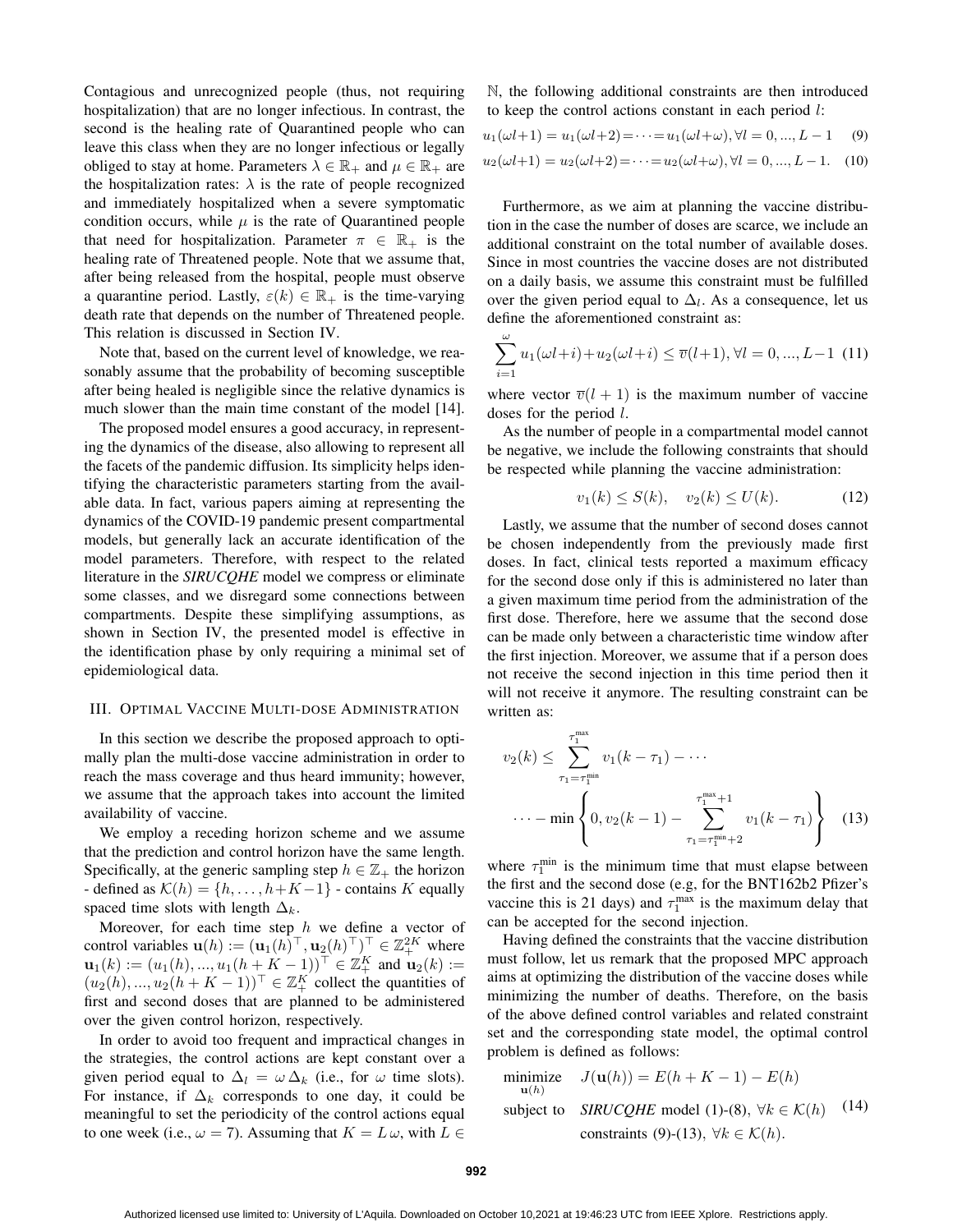For the sake of taking the variability and uncertainty of the model parameters into account, we employ a rolling horizon framework; hence, we solve the optimization problem (14) at each  $\omega$  time step in an iterative manner, based on the most recent input data. The obtained control actions related to the first time step are applied to the system to steer its behavior to the desired one, while the horizon is shifted forward. Then, a new optimization problem is solved over the shifted prediction horizon, based on the updated information on forecasts and system states.

It must be noticed that the presented closed-loop feedback control technique may depend on quantities that are both directly and not directly measurable. In effect, an identification procedure should be performed at each time step for the *SIRUCQHE* model, since the related classes cannot be not all directly estimable. In particular, the identification procedure consists in using, at each time step, the most recent data related to the available classes to dynamically update the remaining *SIRUCQHE* parameters. We discuss this aspect in the case study section.

#### IV. CASE STUDY

This section is divided into two parts. In the first part, we describe the main assumptions on the system parameters and the fitting procedure, while in the second part we present some numerical simulations based on the proposed control framework.

#### *A. Parameters Identification*

Let us explain how we calibrate the *SIRUCQHE* model with respect to the Israeli scenario based on real data obtained from [15].

Hereafter, we detail the assumptions considered for each of the model parameters.

*1)*  $\beta(k)$ : The so-called infection rate  $\beta(k)$  for the COVID-19 pandemic is usually assumed within 0.25 and 0.8 in the absence of any social distancing policies and people awareness. Following [16], [17] and [18], we assume that the infection rate is strongly influenced by people's mobility in different socio-economic categories denoted by  $\mathcal{G} = \{1, \ldots, G\}$ . Hence, we assume that the infection rate can be decomposed into different terms each of which is mainly affected by a given category. We consider that a reduction of the mobility associated with the different socioeconomic categories can be, with a good approximation, represented with a linear decrease of the infection rate as follows:

$$
\beta(k) = \beta_0 + \boldsymbol{\beta}^\top \mathbf{m}(k) \tag{15}
$$

where  $\beta_0$  is the infection rate not explicable with a variation of the mobility (e.g., household infection),  $\boldsymbol{\beta} = (\beta_1, ..., \beta_G)^{\top}$ is the column vector collecting the term  $\beta_g$  of the infection rate corresponding to each socio-economic category  $g \in \mathcal{G}$ , and  $\mathbf{m}(k) = (m_1(k), ..., m_G(k))^{\top}$  is the column vector collecting the mobility level  $m<sub>g</sub>(k)$  at time step k for each socio-economic category  $g \in \mathcal{G}$ . We assume that  $m_q(k) = 1$ when the  $q$ -th category's mobility level equals the nominal value, i.e., the value in absence of mobility restrictions.

We estimated the evolution of people's mobility in different categories through the Google Mobility Reports [13]. We select the *Workplaces*, *Retail & recreation*, and *Public transport* categories as the most significant in terms of socio-economic importance. Hence, we define  $m(k)$  =  $(m_1(k), m_2(k), m_3(k))^{\top}$  and  $\boldsymbol{\beta} = (\beta_1, \beta_2, \beta_3)^{\top}$ , indicating respectively the mobility level of *Workplaces*, *Retail and recreation* and *Public transport*.

*2)*  $ρ$ : The so-called incubation rate  $ρ$  is the rate of infected people that become contagious and can consequently infect other people. In the literature, the incubation time is estimated between 2 and 7 days [19], [20].

*3)* γ*:* The healing rate of unrecognized Contagious people  $\gamma$  can be approximated by a constant. In particular, literature findings show that the healing time is approximately 14 days. However, in our model, we do not remove people from the Contagious compartment when they are completely healed, but only when they are not contagious or have a really low viral load. In the literature, this period is estimated between 3 and 10 days [21]–[24].

*4)* δ*:* The healing rate of Quarantined people who do not need hospitalization  $\delta$  can also be approximated by a constant value and can be substituted with  $\gamma$  when a person is removed from the Quarantined compartment immediately after he/she becomes not contagious. However, in several countries, someone may be forced to be in quarantine even after being clinically healed because the procedure requires two negative tests.

*5)*  $\theta(k)$ : Parameter  $\theta(k)$  models the rate of Contagious people recognized and Quarantined, the so-called detection rate. Numerous research studies pointed out that the ratio  $r(k) = p(k)/w(k)$  between new daily discovered cases  $p(k)$ and the daily swabs  $w(k)$  is crucial to understand how the tracking system is operating. When this ratio increases, it means that the tracking system is not working well and that the pandemic is out of control. Conversely, when this number is low, it means that few cases have been recognized with respect to the total amount of analyzed swabs: therefore, the pandemic is under control. Note that the aforementioned assumptions only hold when the tests are made in a stochastic way. In fact, if a country has a well-organized tracking system, it can perform only the necessary tests on people surely infected. Therefore, to consider the variability of parameter  $\theta(k)$ , we relate it with the aforementioned ratio as:

$$
\theta(k) = \theta_0 \left( 1 - r(k) \right). \tag{16}
$$

It should be noted that this parameter is the most critical in COVID-19 modeling due to the high number of asymptomatic individuals. Therefore, this relation is not accurate but our experiments show that it helps the results of the identification process.

*6)*  $\lambda$  *and*  $\mu$ : These parameters are the hospitalization rates, i.e., the rate of people recognized only when severe symptomatic conditions occur and the rate of Quarantined people to be hospitalized, respectively. We assume these two parameters are constant.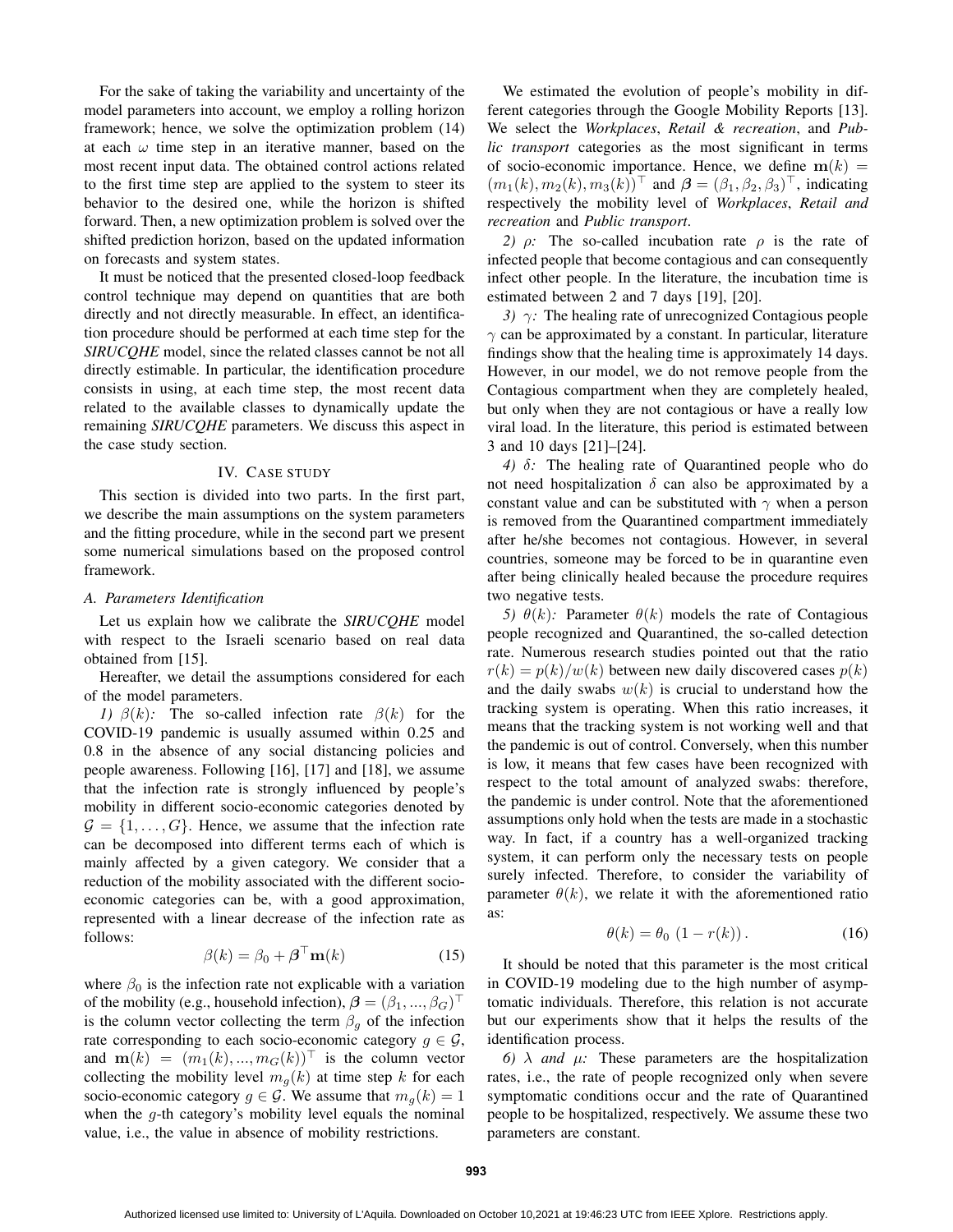*7)*  $\pi$ *:* The recovery rate  $\pi$  during the first outbreak of COVID-19 was far from being constant; in fact, the national healthcare system was not prepared and did not have healing procedures. However, after the implementation of new standardized clinical approaches, we can assume that this parameter is constant.

*8)*  $\varepsilon(k)$ : The death rate  $\varepsilon$  at the beginning of a new epidemic is not constant and hopefully decreases with time. This is mainly due to the availability of new clinical treatments. The death rate for each time step  $k$  can be formulated as:

$$
\varepsilon(k) = \left(E(k) - E(k-1)\right)/T(k). \tag{17}
$$

With the pandemic's development, this parameter becomes easily identifiable, and it only depends on how much the healthcare system is under pressure.

*9)*  $\tau_1$  *and*  $\tau_2$ : The delays  $\tau_1$  and  $\tau_2$  are the characteristic average times required to develop an immune response after the first and the second vaccine doses. These values vary depending on the vaccine.

In order to estimate the above listed parameters of the proposed *SIRUCQHE* model, a least-squares optimization technique is adopted combined with constraints to enforce the prior scientific knowledge of the COVID-19 pandemic.

We firstly estimate the death rate, that we assume to follow a linear relation with the number of hospitalized individuals with coefficients  $\varepsilon_0$  and  $\varepsilon_1$ . The estimation of such coefficients consists in minimizing the mean squared error (MSE) of the linear approximation with respect to the real data, which is defined as:

$$
MSE(\varepsilon_0, \varepsilon_1) = \frac{1}{K} \sum_{k=1}^{K} \left( \frac{(\varepsilon_0 + \varepsilon_1 T(k)) - \varepsilon(k)}{\varepsilon(k)} \right)^2 \quad (18)
$$

Consequently, by defining  $\Xi_1$  as the vector collecting all the unknown parameters and the initial conditions are the only parameters to be estimated, we minimize the MSE of the model with respect to real data as follows:

$$
MSE(\Xi_1) = \frac{1}{K} \sum_{k=1}^{K} \left( \frac{\hat{Q}(\Xi_2, k) - Q(k)}{Q(k)} \right)^2 + \frac{1}{K} \sum_{k=1}^{K} \left( \frac{\hat{H}(\Xi_2, k) - H(k)}{H(k)} \right)^2
$$
(19)

For the sake of brevity we do not report here the results of the comparison between simulation model and the actual data of the considered case study. However, we report that the maximum error for the considered scenario on the Hospitalized class is approximately 20%.

In order to estimate the impact of the vaccination on the model parameters, the identification is divided into two different phases. In the first phase, we estimate the model parameters in absence of vaccination, i.e., before the Israeli vaccination campaign started on December 19, 2020. In this way, we define reasonable and tight bounds for the parameters. Consequently, in the second phase, we perform the identification with the epidemiological data during the vaccination campaign to estimate the parameter  $\alpha$  to assess



Fig. 2. Real data (red line) and results of the simulation (blue line) for the *SIRUCQHE* model without the impact of the vaccination campaign: Hospitalized (a) and Extinct (b).



Fig. 3. Vaccine doses distribution over the simulation horizon: first doses (blue) and second doses (red).

the effectiveness of a single vaccine dose. We highlight that, in this phase, we use the previously defined bounds on the remaining parameters to make an accurate estimation of the vaccination impact. The results show that this parameter is approximately halving the infection rate, i.e.,  $\alpha = 0.5851$ , thus confirming the results of the clinical reports.

In Fig. 2, we show the results of the *SIRUCQHE* for compartments  $H$  and  $E$ . In particular, we show the real data (with the effect of the vaccination campaign) and the forecasting of the model not considering the vaccinations. From the figure, it is clear the impact that the vaccination campaign had on preventing another outbreak of the virus.

#### *B. Optimal Distribution of the Vaccine Doses*

This subsection describes the numerical simulations based on the proposed MPC approach aimed at optimally controlling the doses' distribution. We test the approach over a simulation period of 20 weeks starting from March 5, 2021, using a prediction horizon of 10 weeks. The sampling interval  $\Delta_k$  is set to one day. A daily change of the vaccination measures would be unrealistic in a real-life scenario, therefore, we assume weekly based control actions (i.e.,  $L = 6$  and  $\Delta_l = \omega \Delta_k$ , with  $\omega = 7$ ). We consider the availability of a variable quantity of the vaccine to simulate shortage in the distribution. As for time parameters  $\tau_1^{\text{min}}$ and  $\tau_1^{\text{max}}$ , we select them based on the BNT162b2 Pfizer's vaccine clinical report and thus we set them equal to 21 and 35 days, respectively.

As a first result, in Fig. 3 we show the administration of the first and the second dose. In particular, we show a stacked bar chart that indicates in blue the administration of the first doses of vaccine and in red the second one. The proposed control strategy is able to dynamically modify the vaccination plan even with a sudden change in the vaccine administration while minimizing the number of fatalities.

Furthermore, we show the effectiveness of the proposed procedure in Fig. 4, where we plot the results of the nu-